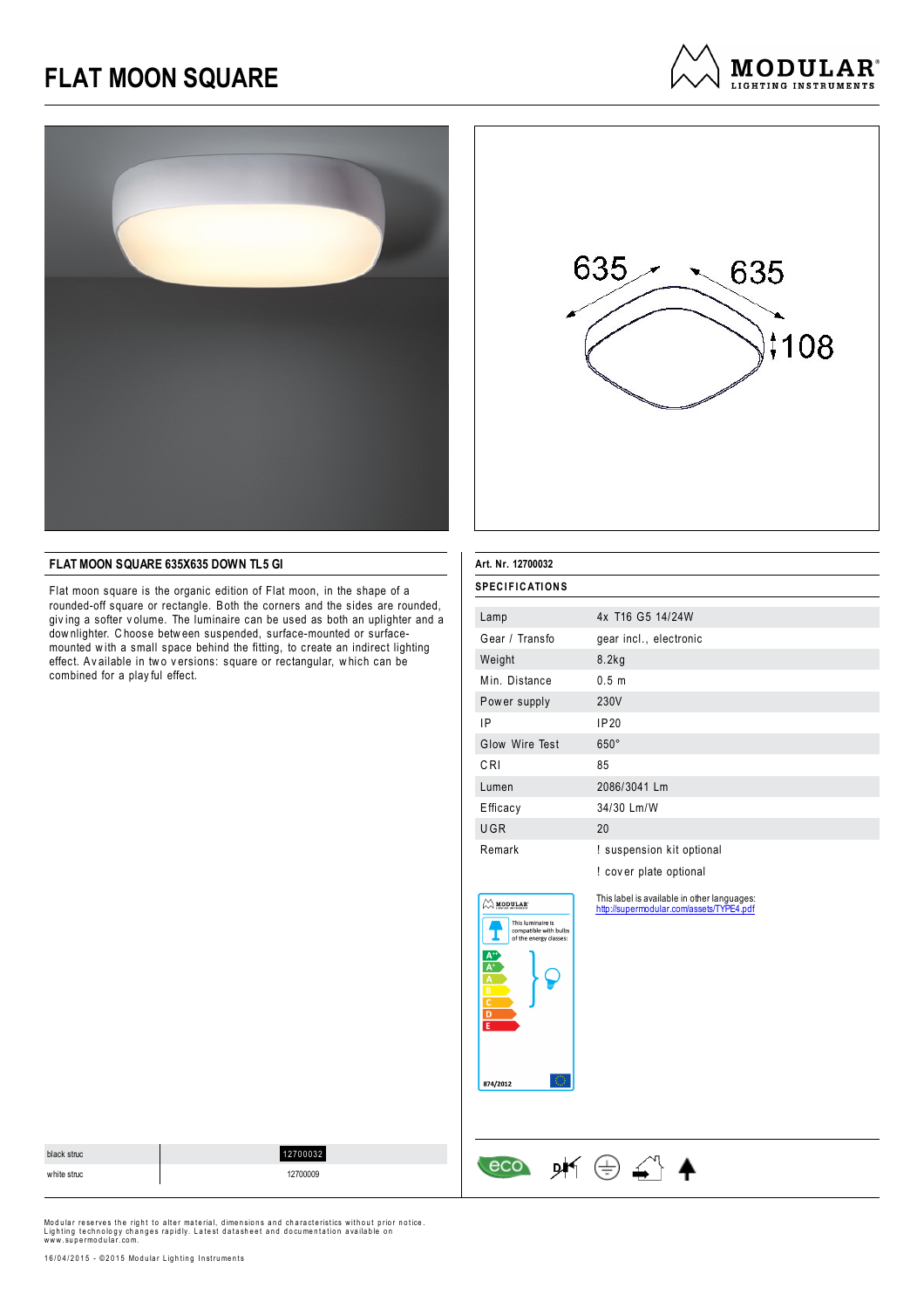



**MODULAR**<sup>®</sup> LIGHTING INSTRUMENTS

### **FLAT MOON SQUARE 635X635 UP/DOWN TL5 GI**

Flat moon square is the organic edition of Flat moon, in the shape of a rounded-off square or rectangle. Both the corners and the sides are rounded, giv ing a softer v olume. The luminaire can be used as both an uplighter and a dow nlighter. C hoose betw een suspended, surface-mounted or surfacemounted w ith a small space behind the fitting, to create an indirect lighting effect. Av ailable in two versions: square or rectangular, which can be combined for a play ful effect.

| Art. Nr. 12700132                                                                                                                             |                                                                                         |  |
|-----------------------------------------------------------------------------------------------------------------------------------------------|-----------------------------------------------------------------------------------------|--|
| SPECIFICATIONS                                                                                                                                |                                                                                         |  |
| Lamp                                                                                                                                          | 4x T16 G5 14/24W                                                                        |  |
| Gear / Transfo                                                                                                                                | gear incl., electronic                                                                  |  |
| Weight                                                                                                                                        | 7.1kg                                                                                   |  |
| Min. Distance                                                                                                                                 | 0.5 <sub>m</sub>                                                                        |  |
| Power supply                                                                                                                                  | 230V                                                                                    |  |
| 1P                                                                                                                                            | IP20                                                                                    |  |
| Glow Wire Test                                                                                                                                | 650°                                                                                    |  |
| CRI                                                                                                                                           | 85                                                                                      |  |
| Lumen                                                                                                                                         | 2812/4101 Lm                                                                            |  |
| Efficacy                                                                                                                                      | 46/41 Lm/W                                                                              |  |
| UGR                                                                                                                                           | 12                                                                                      |  |
| Remark                                                                                                                                        | ! suspension kit optional                                                               |  |
| MODULAR'<br>This luminaire is<br>compatible with bulbs<br>of the energy classes:<br>$\frac{A^+}{A}$ $\frac{A}{A}$ $\frac{B}{C}$ $\frac{D}{F}$ | This label is available in other languages:<br>http://supermodular.com/assets/TYPE4.pdf |  |

| black struc | 12700132 |                |  |
|-------------|----------|----------------|--|
| white struc | 12700109 | <b>DI</b><br>ᅩ |  |

874/2012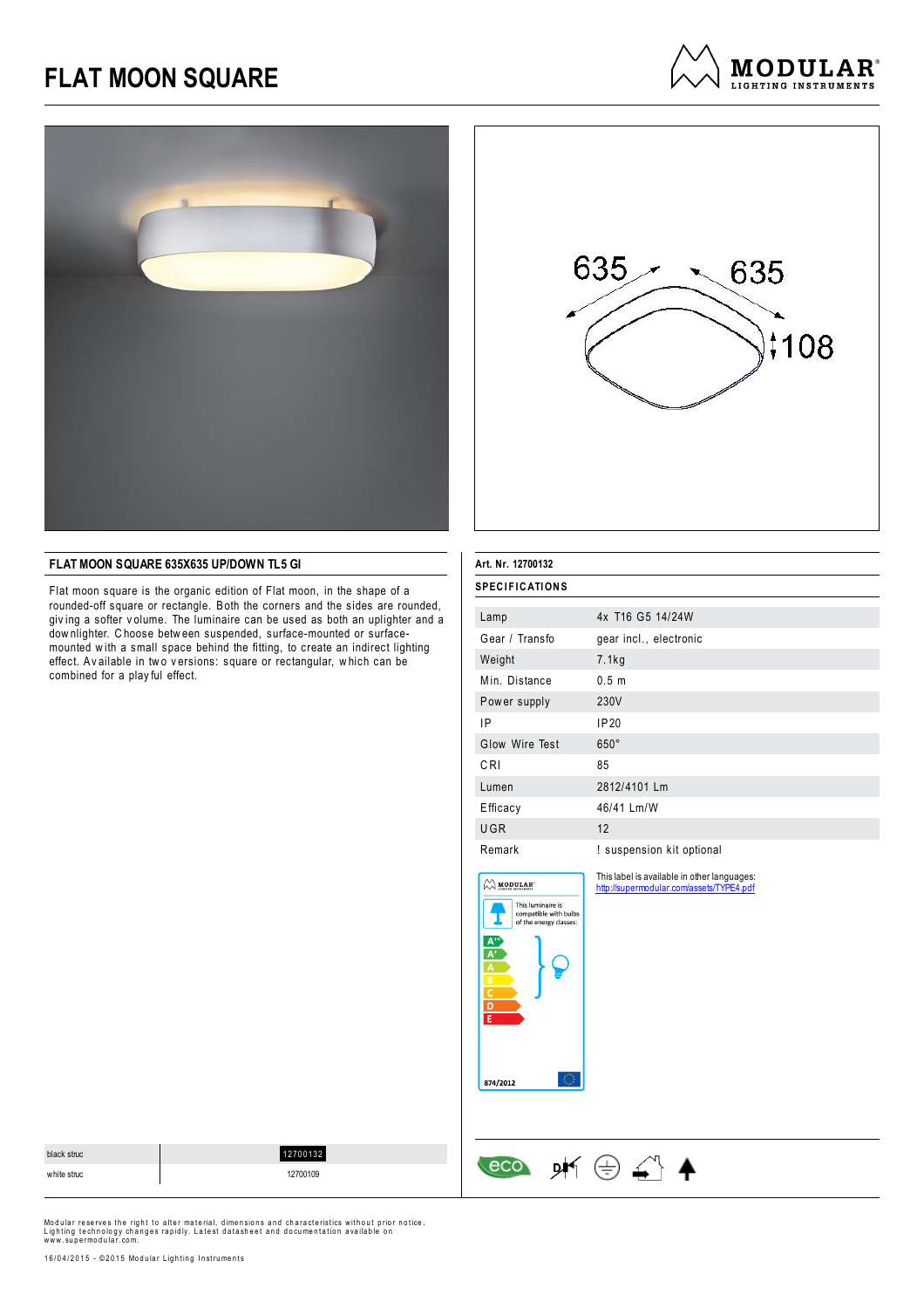



**MODULAR**<sup>®</sup> **LIGHTING INSTRUMENTS** 

### **FLAT MOON SQUARE 975X635 DOWN TL5 GI**

Flat moon square is the organic edition of Flat moon, in the shape of a rounded-off square or rectangle. Both the corners and the sides are rounded, giv ing a softer v olume. The luminaire can be used as both an uplighter and a dow nlighter. C hoose betw een suspended, surface-mounted or surfacemounted w ith a small space behind the fitting, to create an indirect lighting effect. Av ailable in two versions: square or rectangular, which can be combined for a play ful effect.

| Art. Nr. 12700232 |                           |  |
|-------------------|---------------------------|--|
| SPECIFICATIONS    |                           |  |
| Lamp              | 4x T16 G5 21/39W          |  |
| Gear / Transfo    | gear incl., electronic    |  |
| Weight            | 11.1kg                    |  |
| Min. Distance     | 0.5 <sub>m</sub>          |  |
| Power supply      | 230V                      |  |
| ΙP                | <b>IP20</b>               |  |
| Glow Wire Test    | $650^\circ$               |  |
| CRI               | 85                        |  |
| Lumen             | 3860/6298 Lm              |  |
| Efficacy          | 41/38 Lm/W                |  |
| <b>UGR</b>        | 21                        |  |
| Remark            | ! suspension kit optional |  |
|                   | ! cover plate optional    |  |

This label is available in other languages: http://supermodular.com/assets/TYPE4.pdf



 $\sim$  MODULAR

black struc 12700232  $\cos$  of  $\oplus$   $\bigoplus$ white struc 12700209